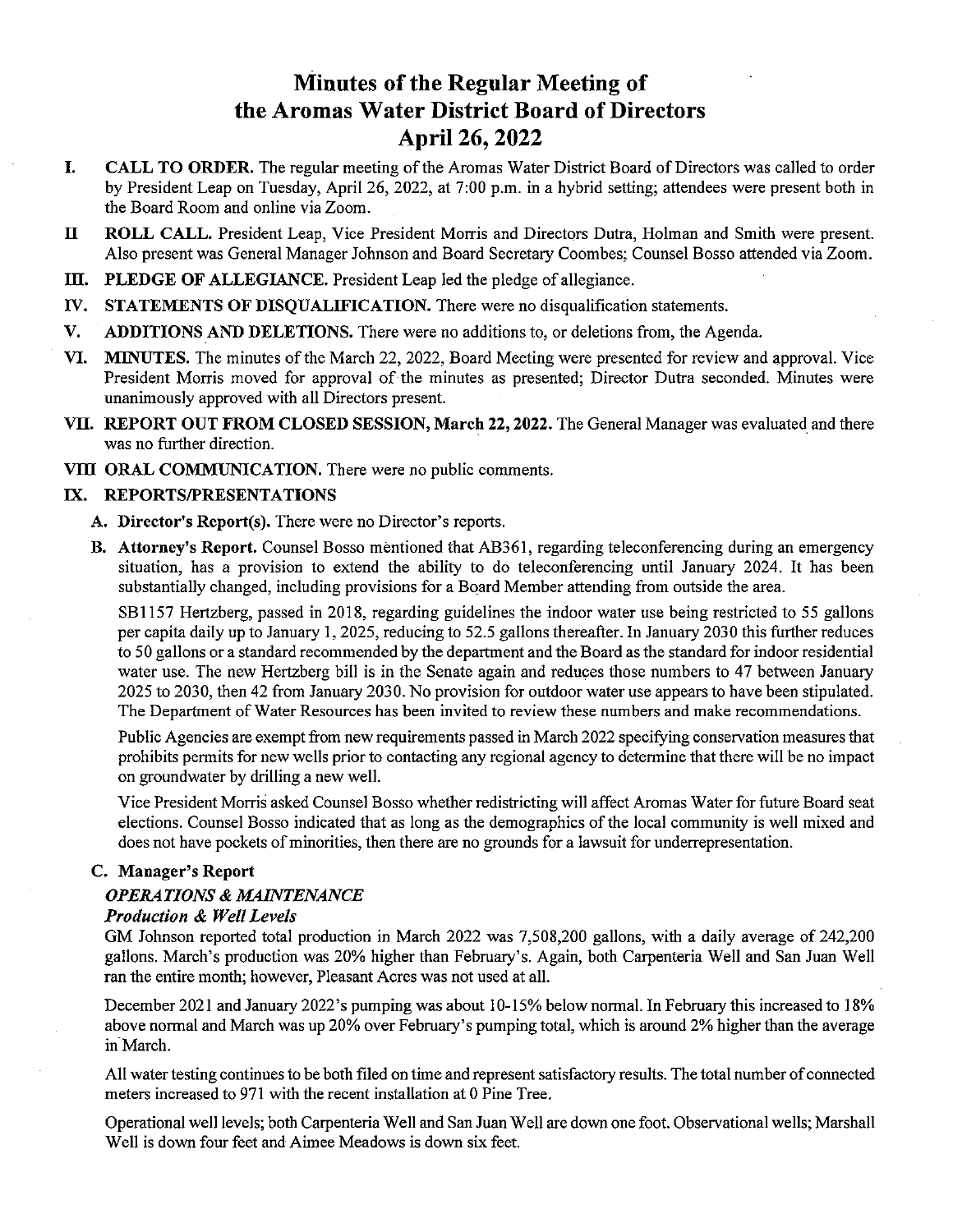# INCIDENTS

The installation of <sup>a</sup> 1-inch meter at <sup>0</sup> Pine Tree proved to be challenging as the locating the main line was difficult due to culverts and large chunks of debris under the asphalt. Several days of manual digging and debris removal ensued, however, eventually West Valley was called in to help as the road asphalt needed cutting almost the full width. The use of West Valley's vacuum truck greatly sped up the process. The main was eventually located 46" down from the road level with a culvert running parallel right above it. It was then discovered that two steel saddles in place on the line were badly corroded and needed to be replaced before the actual new connection could be made. New coordinates will help to make maps more definitive for future operations. Director Dutra asked if we have a handheld scanner for locating water lines, but unfortunately the display is broken, so a new one is likely to be in next fiscal year's capital budget.

# ADMINISTRATIVE

# Staff& Board Recognition

WUSp Giron and Operator Smith continue with the Valve Marking and Exercising Program to establish the location and functionality of our water main and lateral valves as well as provide confirmation of mapped data.

ASO Coombes and WUSp Giron completed the application to LAFCo for the Cole and Rocks Road annexation and is now with GM Johnson for review, and recalculation of the system capacity.

At the beginning of the month, ASO Coombes electronically sent the Consumer Confidence Report for 2021 out to the customer base who have current emails. The remainder will be sent <sup>a</sup> hard copy once they are received from the printing company.

Operator Smith, XiO and the electrician are working to get the backwash working at San Juan Well. Replacement of the old SCADA with XiO is now complete. This means the CalNet lines and their associated expense will soon be phased out.

GM Johnson and Vice President Morris met with NHA, the Municipal Advisors again resulting in two Action Items later in this meeting.

#### Conservation & Rainfall

Since the start of the rainfall year on October 1, 2021, at total of 16.08 inches of precipitation have been recorded by the rain gauge at Chittenden pass, with <sup>a</sup> further 0.72 inches falling in April so far. This is approximately <sup>a</sup> 70% increase from the previous rain year total of just 9.48 inches.

#### PROJECTS

#### Response to COVID-19 Virus

The plexiglass screen between CSR Bowman and WUSp Giron has now been removed and staff are no longer required to take a daily temperature measurement.

Visitors to the office are still required to wear masks to enter the office as staff are not in <sup>a</sup> position to evaluate the vaccination status of each visitor.

#### Orchard Hill Road proposed annexation progress

No further news since the completion of the Technical memorandum.

#### Cole Road & Rocks Road Annexation Project

The application packet for LAFCo is complete and under review.

#### New Water Source — Marshall Well Project

GM Johnson will present an update in Action Item XI.A later in this meeting.

Correspondence: GM Johnson called the Board's attention to the correspondence with the Monterey District Engineer for SWRCB regarding the 1,000 connection threshold and what this may entail at the District as annexations and potential connections increase. However, it appears that 10,000 connections is the level at which changes in testing occur.

GM Johnson also mentioned the formaldehyde testing recently performed at the Monterey RV Park. In essence; their testing showed positive for formaldehyde and they wanted to check the District's supply. Tests were performed and proved to have a barely detectable amount in the fire hydrant water. GM Johnson suspects <sup>a</sup>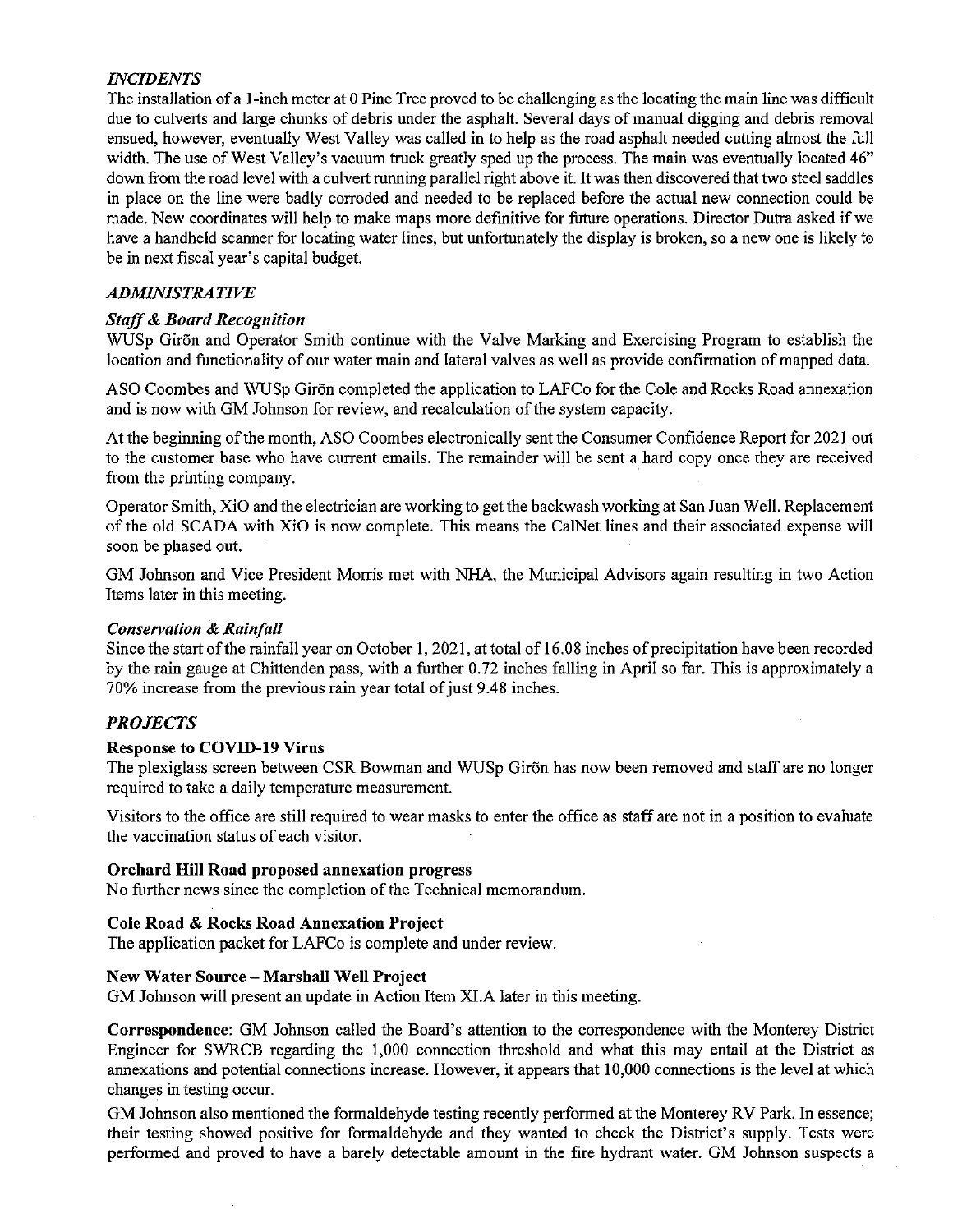potential backflow issue on their site. He has also contacted the SWRCB to get advice and a plan to resolve this issue. Formaldehyde is <sup>a</sup> disinfection by-product of RV wastewater however it is not yet understood how any cross contamination may have been possible.

Vice President Morris enquired about the correspondence with the office of Assembly Member Rivas; GM Johnson explained that he has been seeking State finds for the District's capital projects and the new well project in particular, however, there has been no indication of any potential finding possibilities yet.

# X. CONSENT CALENDAR

A. Consider adopting Resolution 2022-06 authorizing the continuation of hybrid/remote teleconferencing meetings pursuant to AB 361

# B. Consider adopting Resolution 2022-07 May is Water Awareness Month

Director Smith moved to adopt both Resolution 2022-06 and 2022-07 as presented; seconded by Vice President Morris. With all Directors present, the consent calendar was unanimously adopted by roll call vote.

# XI ACTION ITEMS

A. Consider adopting Resolution 2022-08, ordering an election for three seats on the Aromas Water District Board of Directors on November 8,2022

Director Smith moved to adopt Resolution 2022-08 as presented; seconded by Vice President Morris. With all Directors present, Resolution 2022-08 was unanimously adopted by roll call vote.

# B. Consider adopting Resolution 2022-09, establishing a District Debt Management Policy

This policy is mandatory for the Well Project loan approval. Once adopted, this policy will be included in the Board ofOirector's Handbook.

Vice President Morris moved to adopt Resolution 2022-09 as presented; seconded by Director Smith. With all Directors present, Resolution 2022-09 was unanimously adopted by roll call vote.

C. Consider adopting Resolution 2022-10, authorizing the borrowing of funds in a principal amount not to exceed \$5,759,500 to finance the Marshall Well Project and approving related documents and actions Director Holman moved to adopt Resolution 2022-10 as presented; seconded by Director Smith. With all Directors present, Resolution 2022-10 was unanimously adopted by roll call vote.

#### D. Financial Reports for the Month of March 2022

Total Assets  $\tilde{l}$  Liabilities & Equity are \$10,850,730.77, of which Total Current Assets are \$4,812,462.26, and Total Fixed Assets are \$5,889,148.51. In Liabilities, the Total Current Liabilities are \$255,947.13 and Total Liabilities are \$4,417,545.81.

In the P&L Report, Water Revenue for March was \$103,519.80. Total Expenditures were \$122,504.94 between March 16 to April 19, 2022.

On the graphical representation of the Financials, when compared to the current budget there is a  $+0.7\%$  above budget and -3.2% difference from YTD Expenditures and therefore below budget since the beginning of the year, inflation has made an impact.

Vice President Morris moved to adopt the Financial Reports as presented; seconded by Director Holman. The financial reports were unanimously adopted with all Directors present.

- XII. FUTURE MEETINGS & AGENDA ITEMS. The next meeting date will be on Tuesday, May 24, 2022 and will be the same hybrid format as this meeting. Topics should include the Expense and Capital Budgets and further information on the completion on the loan.
- XIII. ADJOURNMENT. President Leap adjourned the meeting at 8:28pm until Tuesday, May 24, 2022.

Read and approved by:  $\sum_{\mathbf{A}}$   $\sum_{\mathbf{A}}$   $\sum_{\mathbf{A}}$  Attest  $\sum_{\mathbf{A}}$  Attest  $\sum_{\mathbf{A}}$ President, Jim Leap  $\left\{\begin{matrix} \leftarrow \end{matrix}\right\}$  Board Secretary, Louise Coombes  $Date: 512412022$  Date:  $916124$